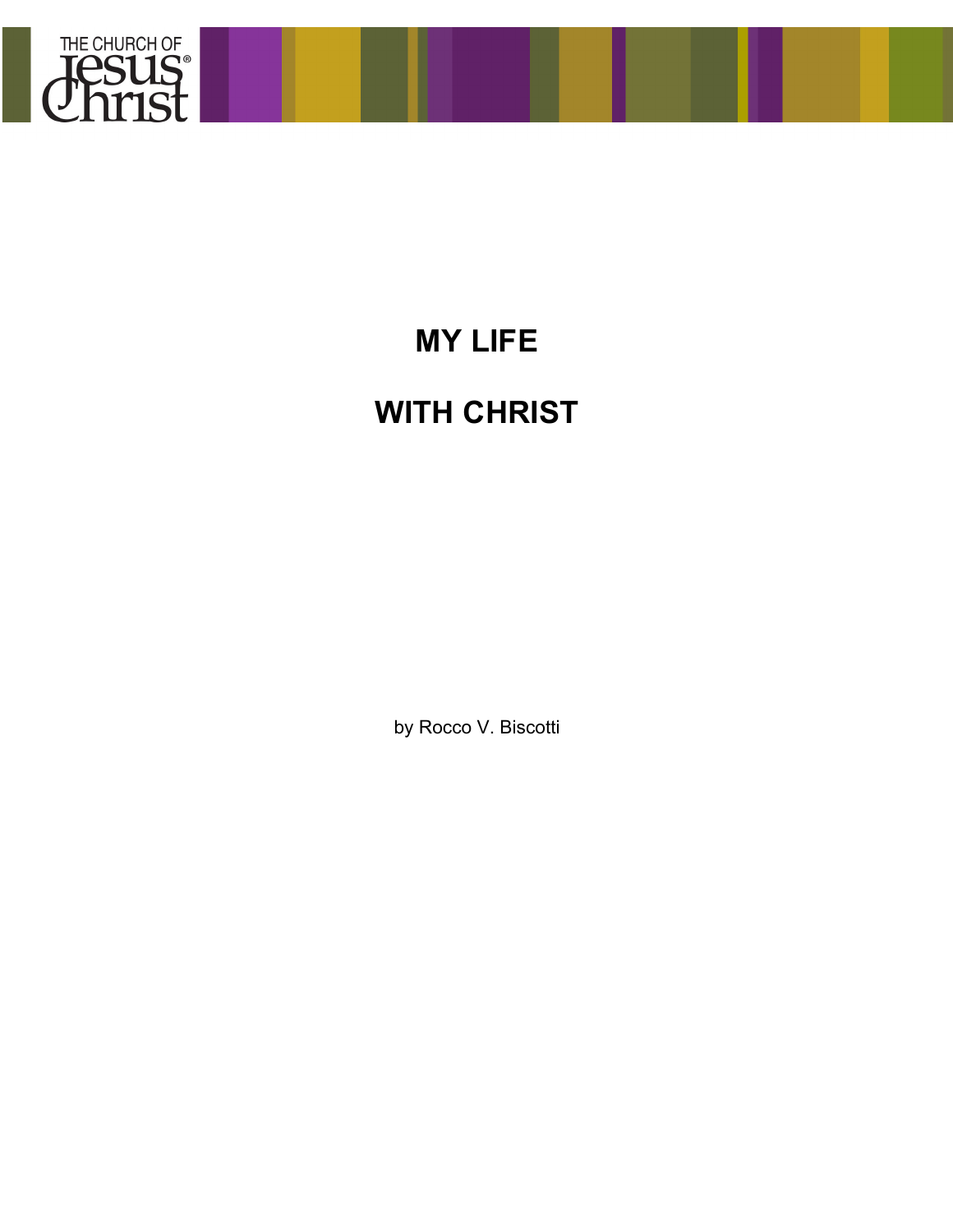## *PREFACE*

*My Life with Christ before and after I obeyed the Restored Gospel of Jesus Christ.*

*I hope all who read this story of my life will be blessed, as I have, in the service of God.*

*My life has been full and rewarding; I am thankful and grateful. I've done my best, and have given my best, in the service of God.*

*Rocco V. Biscotti*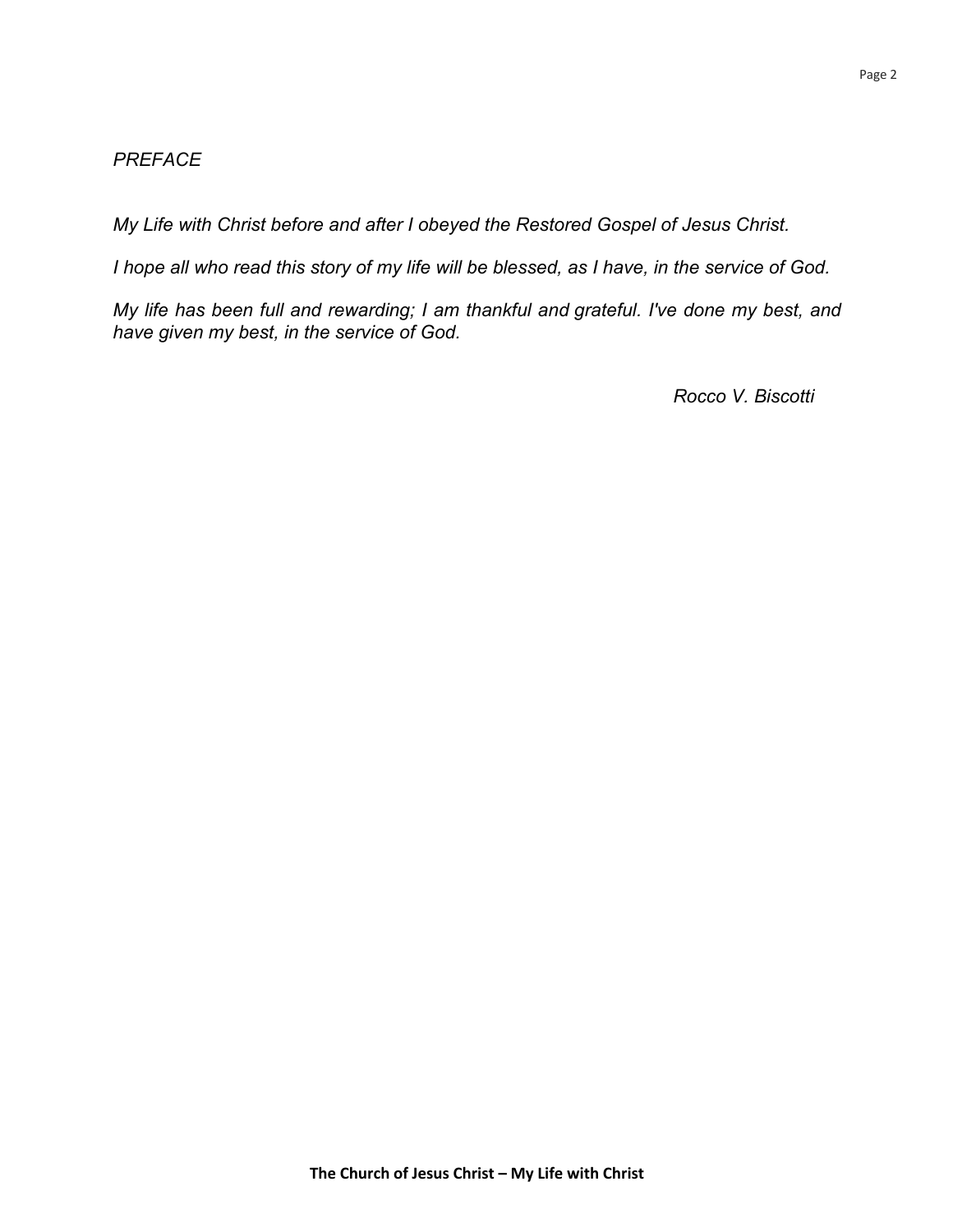Several have asked me to write a little of my life. I was born in Peschici, Province of Foggia, Italy, on February 11th, 1903. My father's name was Matteo, and my mother's name was Caterina.

The village of Peschici is located on the spur above the heel of the Italian boot on the Adriatic ocean. It is a very beautiful spot, there is a lot of fishing, hence the name (Peschici).

It has now become a very beautiful resort area and during the summer it is very busy. When I visited there in 1971, I could hardly believe what I saw and it is hard, during the peak summer season, to find a place to stay unless reservations are made in advance. - I have relatives there so I had no problem.

My father was a fisherman and my mother, a Godly person, had eleven children, eight of the eleven survived. Unfortunately, my father died as a result of an accident. He was 48 years old. I was 4 years old and my youngest brother was 2 years old. So the youngest of us never knew the love of a father. At this time, my oldest brother Nicola, was in the United States. Mother kept the family together and never remarried.

Our living came from fishing, farming and mother did much gleaning, as we read in the book of Ruth. I remember that we, the younger ones, would help mother gleaning. At evening, we would beat out what we had gathered. In the late fall, we would glean for olives so that we would have oil. So we got along fairly well.

We boys also would go into the woods and gather wood which we put in bundles and sold in the village. The following incident is one which I'll always remember. One time, as we gathered the wood and made it into a bundle and before we left for the village, we rested for a while. As we rested, a poisonous snake crawled into our bundle. We loaded the bundle on our shoulders and carried the wood to the village not knowing of the intruder in our bundle. As we unloaded our bundle in the village square, the snake crawled out, a frightening experience. Some of the older people came to help us kill the snake. I must say thank God for He was watching over us.

My oldest brother, Nicola, sent our mother some money and she bought a small piece of land near the ocean, in which we grew our vegetables. We had figs, prickly pears, and pomegranates, also grapes. This kept us boys busy in our own place. I well remember that we would arise early in the morning and pick the fruit in season and walk to the village to sell them so we could buy other things we needed.

My mother often told me how, at the age of eight, while I was trying to reach a merchant ship via a rope from the shore to ship, I lost my grip and fell in the water and was rescued by the Coast Guard unconscious, but they revived me. As my mother always said, I was spared by the hand of God.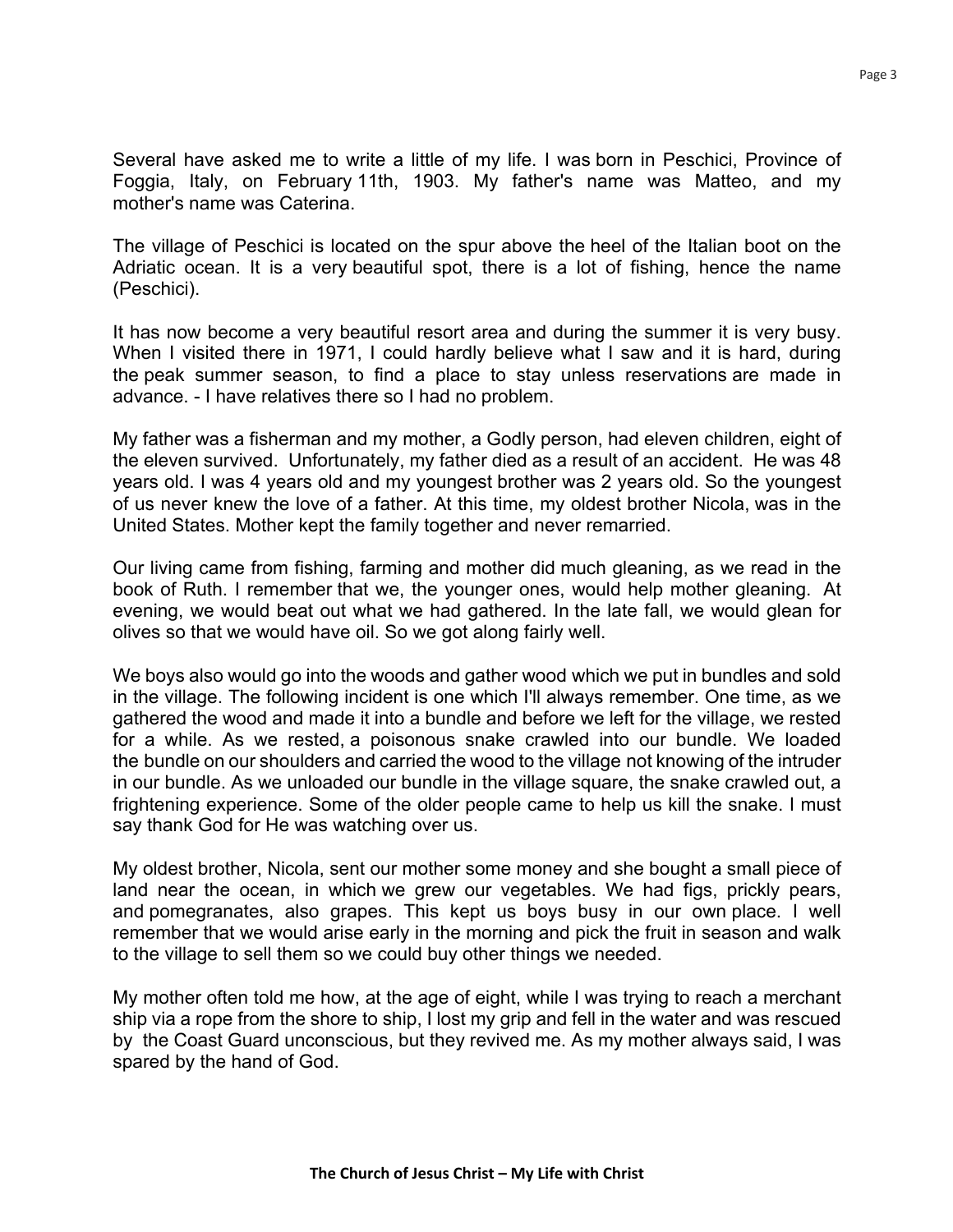In my young life, I did much fishing. I remember one day, caught a young octopus and I was so proud of myself. As I was returning to the village, a man offered me five liras for it, and I sold it, and brought the money to my mother. That amount would buy enough flour to make bread for one month.

We rarely saw meat and we relied mostly on fishing. Meats were mostly lamb and kid of the goats and a little pork in the winter time. But only the rich could afford it - - not the poor.

As a young lad, I worked at anything I could to help my mother. One time two boyfriends and I went out in a row boat fishing and while we were quite far out a storm arose. We had a hard time getting back to shore. I feel we were spared by the Lord. At the age of fifteen, I took on loading a ship with logs. The logs weighed about one hundred and fifty pounds each and we had to wade through the water to the ship. The man in charge had warned us that whoever started and did not finish the day would not be paid. I, knowing my mother's need, remained at work while some of my friends left. That day I earned nineteen liras. I was tired but happy, as I gave my mother the money and asked her for only one lira, which she gave me. (One lira was twenty cents.)

My brother came home from the Army - (World War I) and brought me my first pair of shoes. I was so happy to have new shoes. At the age of 15, I was working in a large farm owned by a wealthy man with other young people, about 50 boys and girls in all. We had separate dormitories. Since there was not electricity, we had large oil lamps. One evening, my sister told me they (the girls) had no oil in their lamp. I told her "I'll give you the oil" and I took the empty lamp and filled it with water and told my sister to light it. To my surprise, it did light and burned to the very last drop. We were all amazed. I did not realize that God was with me. My mother taught us the reality of God, and faithfully attended Church.

At the age of seventeen, I was very upset over the lack of work in our area. One of my older brothers (Michele) had been in the United States. He knew I would have a better chance in the States, so he advised me to come to the States. I wrote my two brothers who were already here in the States, Nicola and Luigi. I had to act quickly as I was seventeen and at eighteen the Italian government required all 18 year old males to serve in the Army. My brother Nicola was living near Philadelphia, Pa., in the small town of Ambler. As soon as he received my letter, he sent me two hundred dollars for my fare. My brother Luigi lived in Cleveland, Ohio.

I applied for my passport as soon as I received the money and prepared to come to the States. Being a minor, I had to travel with an older person. My sister Loreta was all ready to leave and in order for me to travel with her my papers had to be hurried, which was done, and we were able to leave together.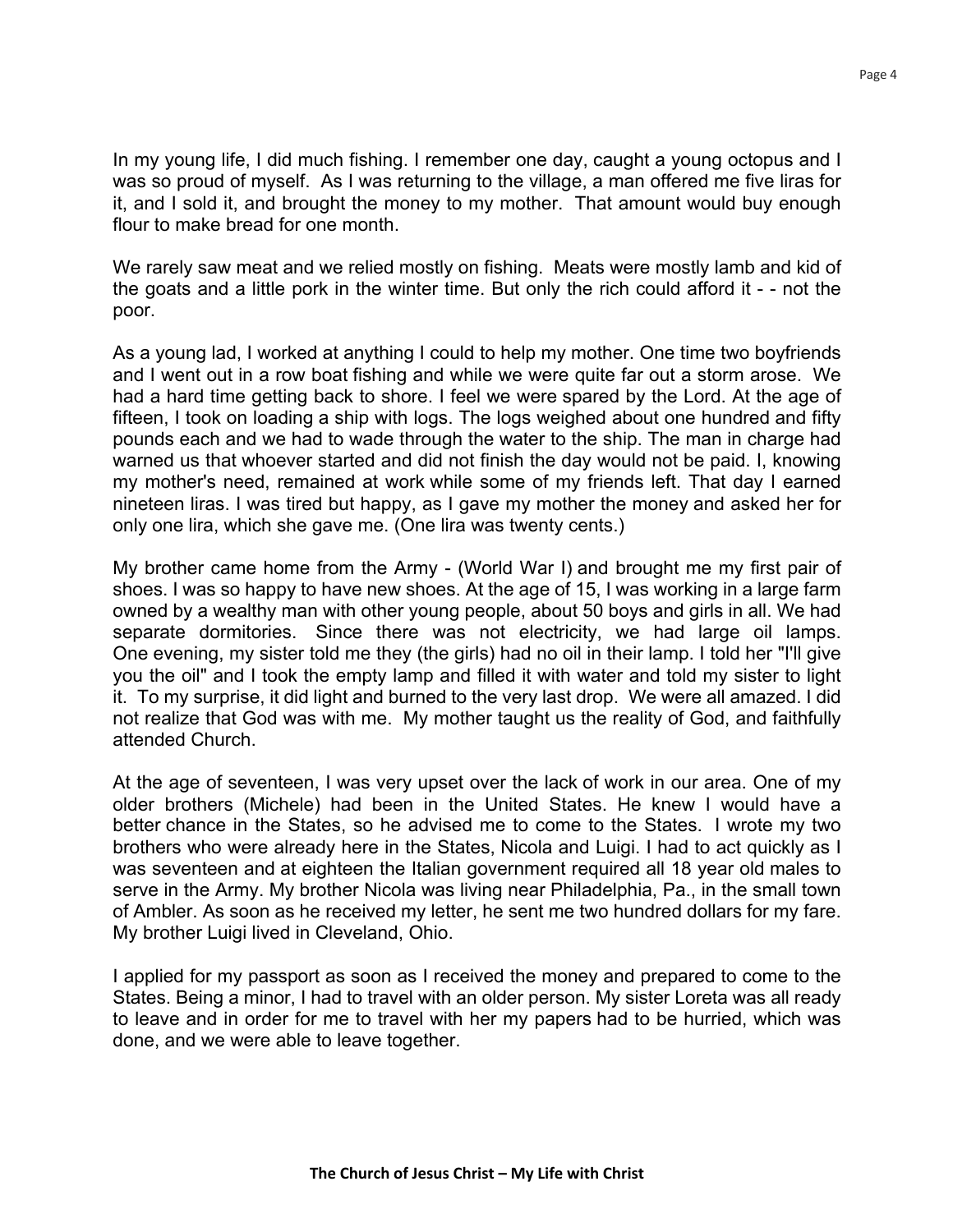I will never forget the tears of my mother as I left, but always helped her financially. Naples was my first large city that I saw. The bay of Naples is very beautiful. I had a bad experience in Naples, noted for con-men, but God surely did protect me.

One of the requirements to enter the States was to be able to read, which I was able to do, but being very shy coming from a small village, I was afraid to read and write before the large group. The first day my sister Loreta was called I, knowing I would be called next, was in tears. A kind woman asked me why the tears, so I told her of my fear. She told me not to worry, as all would be well. As they resumed calling again, to my surprise, I heard them call Loreta's name again, so I never read before them. As we traveled about halfway between Naples and New York, I was going to the washroom one evening and something stuck on the sole of my shoe. I bent down and found that it was 600 liras and nearby were 200 more liras - the exact amount of my fare. I kept on the lookout for anyone who had lost this money, but with three thousand aboard ship and some quite wealthy, I saw no one complaining. Otherwise, I would have returned the money.

I feel that through all that happened to me in my youth, God was with me, bringing me to this blessed land. Surely there was a purpose in all this.

We left Naples in the evening traveling all night. Our first stop was Palermo, Sicily. I always remembered my mother telling us that our father served as a soldier in Palermo, so I was very interested to see the city. We sailed toward the open sea. Our next stop was at a port in France, and for the first time in my life, I saw bananas. It seemed we would never arrive in New York, but 22 days later we finally did arrive. I was thrilled to see such a large city. Then as there was some illness among the immigrants, we were confined on Ellis Island for two weeks. All the citizens were allowed to disembark. Only the immigrants were confined. We really enjoyed our stay on Ellis Island as we were well and we were taken care of wonderfully.

After the two weeks, our brother Nicola had told us what to do when we would be ready to leave. We took the train to the City of Philadelphia and by train we went to Ambler where my brother lived.

The first thing I did was to send the money I had found to my mother in Italy. My mother could live quite a while with that amount of money. My brother, being a foreman working on the roads for the State of Pennsylvania, got me a job working with him. We worked 9 hours per day at 50¢ per hour. The next thing I had to do at this time was to repay my brother the \$200.00 he had sent me. In a short time I did so.

While we were there, my brother Luigi came and visited us from Cleveland, Ohio. While I liked the area of Ambler, Pa., I did not see any future there for me and I was anxious to come to Cleveland, Ohio. Both my sister and I went to Cleveland and lived with Luigi in the home of an Aunt of ours, a wonderful person. My brother Luigi was working in a factory, National Acme Co. He helped me to get a job there. I worked piece work and made very good money, but the depression of 1921 came along and I was layed off work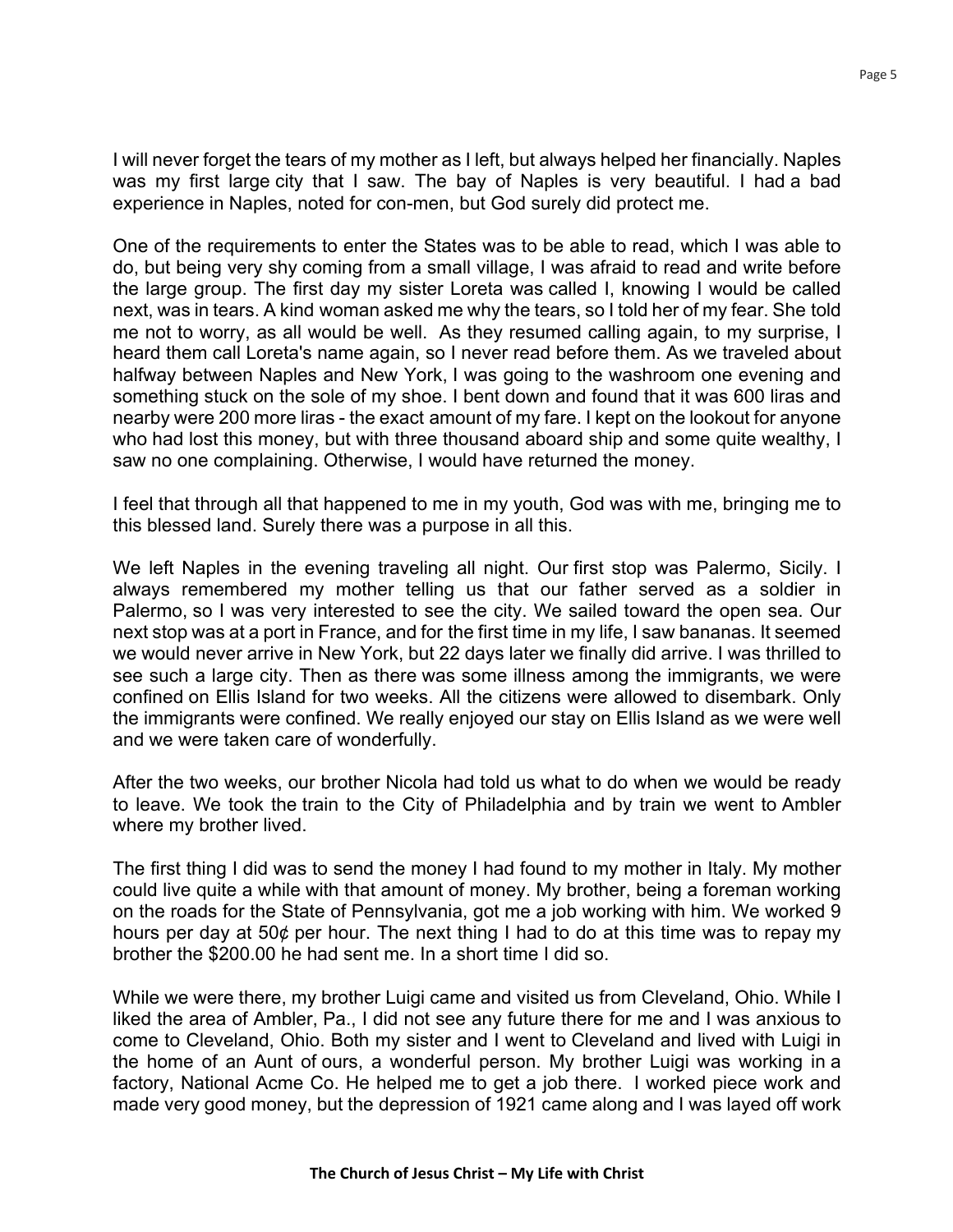for 15 months. I became quite discouraged and began to think of going back to Italy to my mother. Not having anything to do, I wasted my time and money in the Pool Room halls. It was at this time that my brother Luigi got work with Emilio DiGeronimo, who was in business working on water lines, sewers, etc. Since he was a member of The Church of Jesus Christ, he talked to my brother concerning the Church.

So, in the evening my brother would relate to us what this man had told him. As he related different things and experiences, it touched my heart, but I said not a thing to them.

At this point, my brother Luigi was married to a wonderful person, Louisa. My sister Loreta and I lived with them.

One Sunday, this Emilio DiGeronimo came to our home to further explain the Church to us, but I left the house, as he made a peculiar impression on me. I did not come back right away, hoping the man would be gone, but truly I was touched by the spirit of God, which I did not understand. I hungered for the things I had heard. I had never seen a Bible or a Book of Mormon.

As I returned home, this gentleman was still at our home, much to my surprise. But as he was ready to leave, my brother asked me if I would accompany him to the street car line on Euclid Avenue, which I did, and he asked me if I would like to go with him to his home. He said not a thing to me about the Church. He lived in Euclid, Ohio nearby where the little group of nine met in Brother and Sister DiTomaso's home on Miller Avenue.

As I returned to my home, I had time to think because we were living quite far apart. I desired to have a portion of the joy of the saints, and of the same feeling I had while my brother related things, he had heard to us. Truly, God was working in me, but I did not know it yet. I had never prayed in my life. So, the next Sunday, my brother and I attended our first service. They were holding two services on Sunday and we stayed for both. I had a good friend by the name of James Velardi. He was the first person I thought of to tell that I had found the Church of Jesus Christ. The following Sunday, my brother, James Velardi and I attended Church. We arrived a little early. There were some saints visiting from Youngstown and they were having breakfast. As we came in, they were asking God's blessing before eating. As they prayed, some had tears in their eyes, which confused me. I did not know what to think, for as for me, it was hard for me to shed tears. Brother Joseph Corrado was in charge of the group. His office at the time was an Evangelist. On this Sunday they had the ordinance of feet washing, which I had never seen before, so it made me think more. The three of us requested baptism. We attended Wednesday evening service and the Friday evening service, where they studied the Book of Mormon. As Brother Corrado was not there, one of the young sisters was in charge of the class - Sister Angeline DiTomaso.

We went to the Lake Erie to be baptized, and as I was in the bath house, changing my clothes by myself, for the first time in my life I desired to talk to the Lord. Not knowing how to kneel and pray, I stood up and this was my prayer, "Dear Lord Jesus Christ, I do not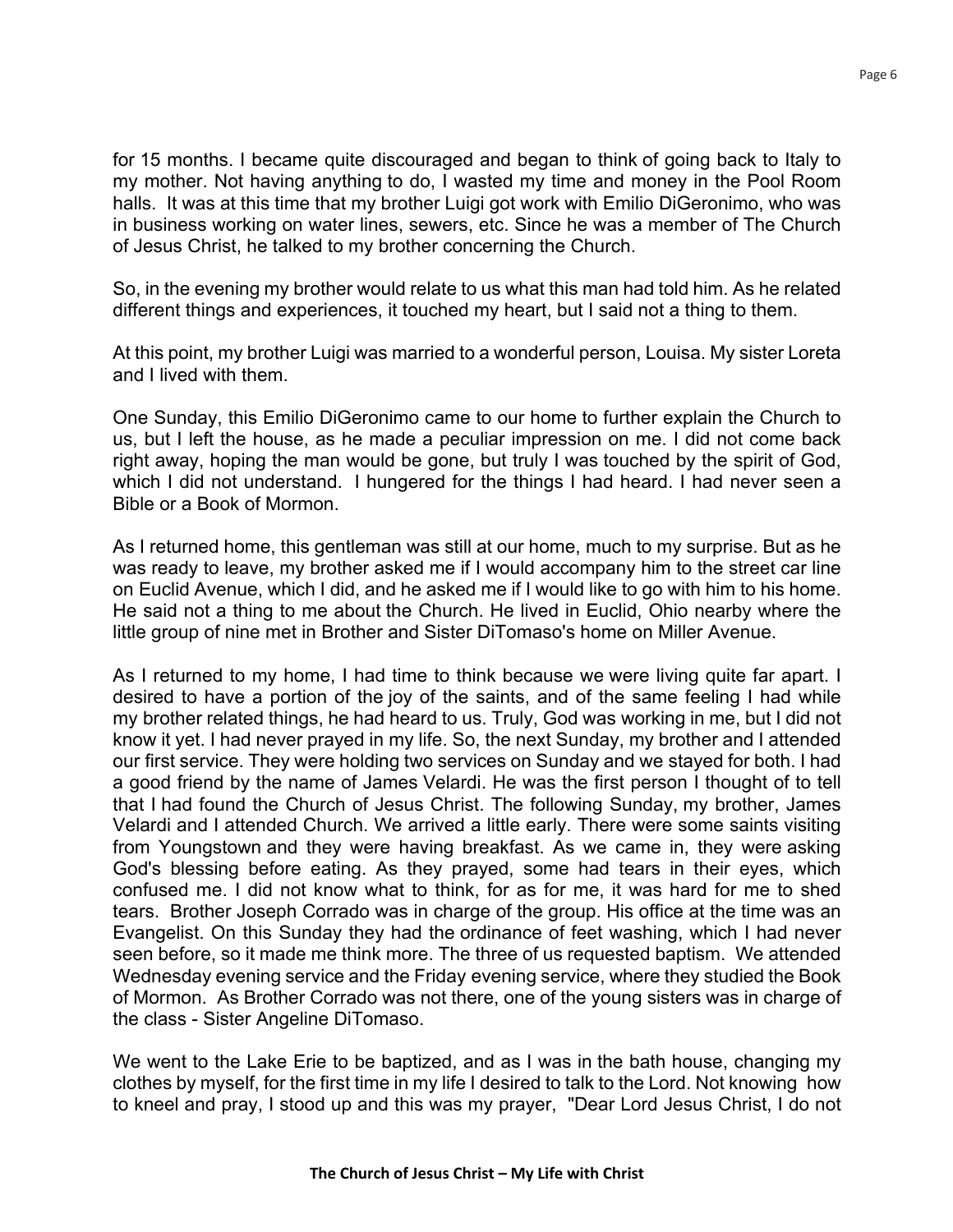know anything about the Church, but if this is the Church of Jesus Christ, give me an evidence, and I will be baptized and will serve you." As I ended this prayer, a fire came over me which enveloped my whole body. The eyes that could not shed tears became like two fountains, the tears came so freely. I then told the good Lord I was satisfied and would serve him. I was then baptized telling no one of my experience. I was sure that my calling was of God and not of man, and that I had felt the presence of God with me. I truly bless God for his mercies on me. At this time, I'd like to interject the words which we read in the book of Enos in the Book of Mormon. The son of Jacob, a brother of Nephi, when he was converted, spoke the words which he had often heard his father speak concerning eternal life and the joy of the Saints, and these words sunk deep into my heart. I did truly know how Enos felt, for I had received a portion of the joy of the Saints, I truly praise God for changing my life. At this time, I was only nineteen years old. Before I spent much of my time in the pool rooms but now, I began to read the Bible and the Book of Mormon and I gave myself to much fasting and prayer. I respected my Elder brothers, the presiding Elder Joseph Corrado and the other two Elders Venanzo DiTomaso and Andrew Nemeth. I had much to learn so I kept close to them.

I was baptized on August 27th, 1922. At the General Conference of April 1923, I was recommended to the Ministerial Board to be ordained an Elder. I was very timid before these wonderful men of God.

I was recommended to the General Priesthood to be ordained an Elder. I was ordained in Euclid, Ohio, at the age of 20 years. I took my office very seriously. I was never too overbearing but very humble and very glad to be of service to the people of God. I received many blessings in the study of the scriptures. My advice to all is to read and search the scriptures. I took to heart the Epistle to Timothy by the Apostle Paul. Timothy, 2nd Chapter, Verse 15, reads:

"Study to show thyself approved unto God, a workman that needeth not be ashamed, rightly dividing the work of truth."

The Sunday after my ordination, I felt a wonderful spirit in preaching. Then for some time I became very reserved and cautious, I would say very little. I wanted to learn from my older brothers of the things that had happened to me in my youth and I now began to count my blessings that I had received from God: My life being spared when I was eight years old; when God changed the water to oil; and when I was spared with my two friends in the row boat on the ocean while the storm arose. Again, when I was so concerned in Naples and my sister was called twice to read and I was not called. As we were traveling toward the United States my finding the sum of two hundred dollars, the total amount of my fare; and many more things that God, as my mother taught me, did for me. I dedicated myself in fasting and prayer that I might be a help to my older brothers in the ministry.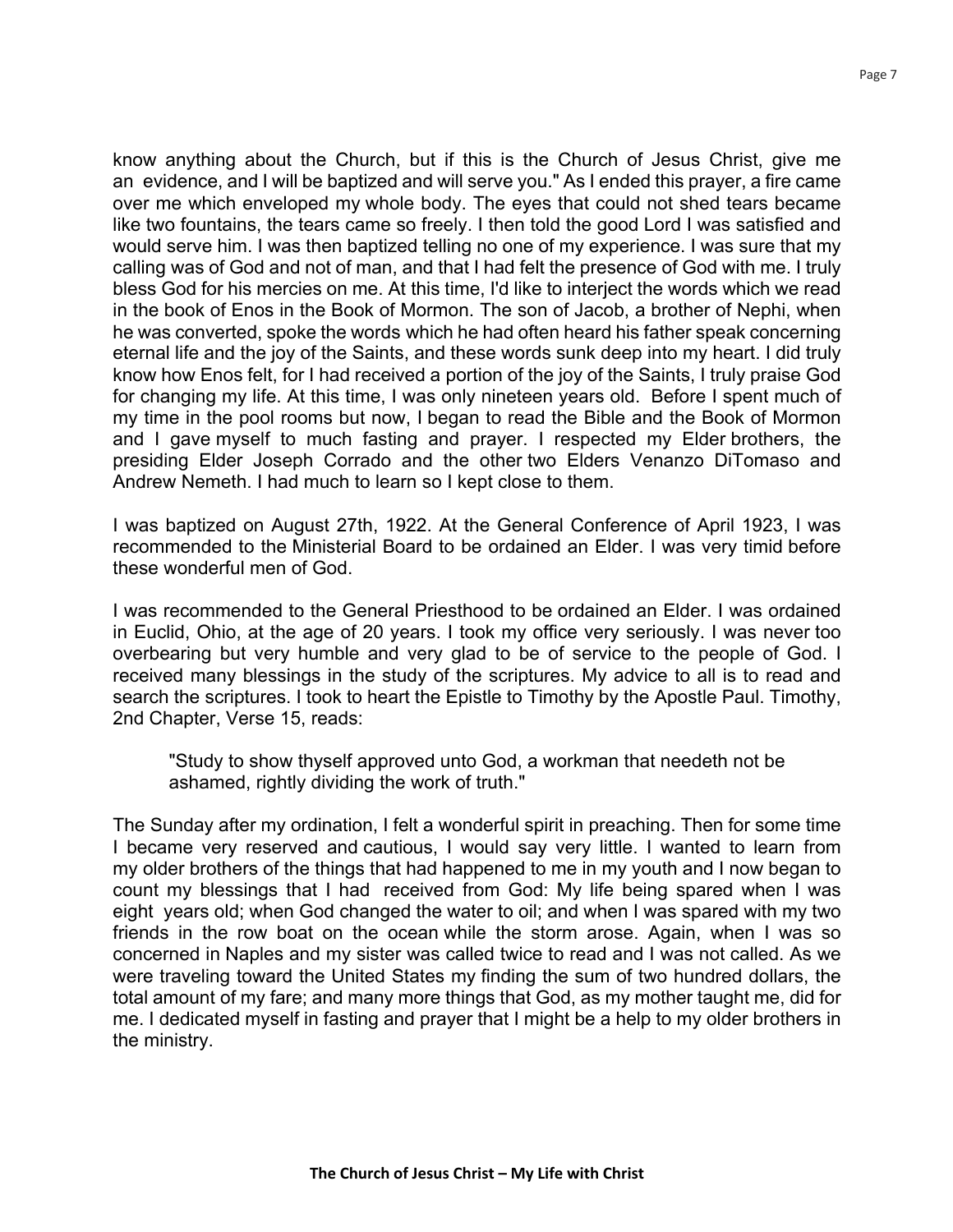As I was young, I asked Brother Joseph Corrado what can I ask of God since I desired a gift of God. His advice to me was that I ask for the love of God and truly I felt that God did give me a portion of his love, for which I am thankful.

One Sunday, as I was passing the sacrament to our little group, I was given the gift of tongues. I can never forget the feeling I had while administering sacrament with the gift of tongues.

In June of 1925, I was united in marriage to Brother and Sister DiTomaso's oldest daughter, Angeline.

A young man from New Jersey came to our area to visit his sister who was a church member. He attended church; (this was Brother Bill Mazzeo). He was baptized in Cleveland by Brother Andrew Nemeth. Bill was only 16 years old, and confirmed in the Church by myself. After a while, being well informed of the Church, he returned to New Jersey (New Brunswick) where his mother and father lived. He gave them the testimony of the Restored Gospel. They also desired to be baptized and called for us from Cleveland. So, Brothers Joseph Corrado and Eugene Perri of Lorain, Ohio, went to New Jersey. After about a month, I also joined them because the Church there was growing, and many were baptized.

One day while we were in New Brunswick, five of us brothers visited the home of Brother and Sister Valenti. Brother Valenti was working so we visited with his family. Sister Valenti insisted on fixing some lunch for us though she did not have much at home, just some greens and a loaf of bread. We all ate and were satisfied. Surely, God must have multiplied that food.

I remained in New Brunswick for some time, while my wife was back in Cleveland. I will never forget the blessings and power of God that we felt there. Surely the Lord had much to do in that area.

I returned back to Cleveland while the two brothers (Corrado and Perri) remained in New Jersey.

In 1926 our son Matthew was born. The work in New Jersey was progressing immensely so I was asked to go back there. I had a very good job, but I sacrificed my job and took my little family and returned to New Jersey again to help with the work of God there.

I got work while in New Jersey with our Brother Frank Sirangelo. I also worked for Brother Rocco Ensana who was also working with Brother Eugene Perri digging ditches for a pipeline. The wages were very low, but we did manage to live.

The spirit and power of God was made manifest so greatly. I remember one Sunday morning, as I preached, it was very great. At the close of the service a gentleman came to me and wanted to hand me his billfold. I told him we preached the Gospel free. While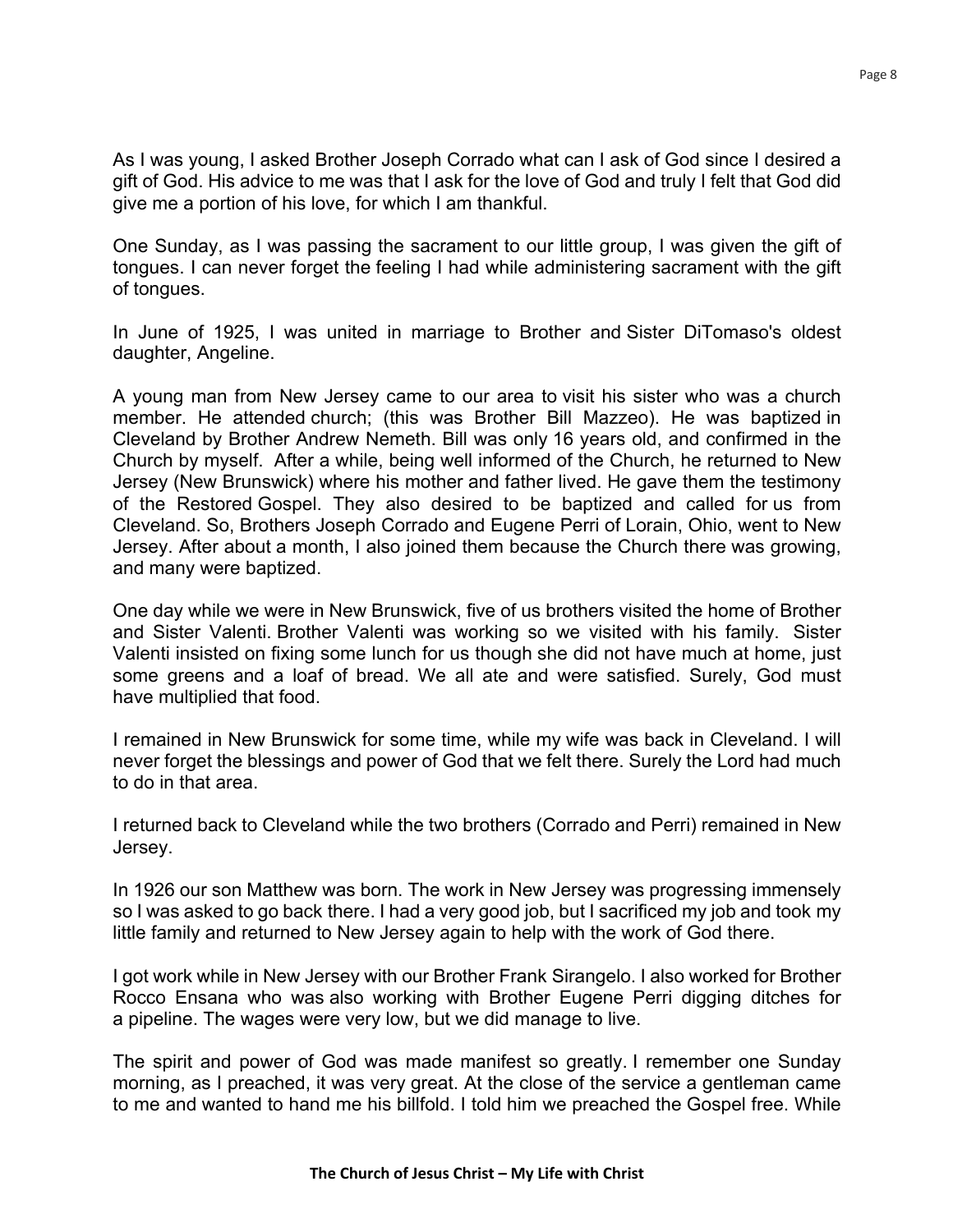we had made the sacrifice of leaving a good job, God blessed us with many converts and blessings, and our upper most thoughts were to preach the Gospel not counting the sacrifice.

We now have a wonderful District in the area (Atlantic Coast District). Though I feel at home everywhere in our Church while visiting, the Atlantic Coast District holds a very special place in my memories.

About 1929 Brother Bill Mazzeo (Gabriel) was ordained an Elder and so they had three ministers in the area and I felt that I should return back to Cleveland with my little family.

I was very active in the ministry. I recall vividly, at one of our General Conferences, Sister Nolphi of Glassport, Pa., brought forth her young son, Alma Nolphi, (now an Elder of the Church). He was not able to walk. Brother W.H. Cadman, our Church President, called on me and some of the other brothers to anoint this child. While I was never forward to take the oil, the brothers wished that I would anoint the child, which I did. I remembered well the scripture we read in the Acts of the Apostles. I truly believed that the God the Apostle Peter called upon was the same God in these days as in the days of the Apostles of old. As we anointed him, I repeated the same words, "Silver and Gold have we none, but such as we have, give we unto thee, in the name of Jesus Christ of Nazareth, rise up and walk". I truly believe that we were of one mind as we anointed the child. Sister Nolphi took the child and after the service she came to me and told me the child was walking now. Praise God for the restored Gospel of Jesus Christ.

I visited among the Church very much and God blesses us. We did not have material wealth, but we were rich in the Lord.

Going back a while, I had a very great experience. I was not married and lived with my brother Louis. We would always read the scriptures and pray in the evening. We lived quite a ways from the group in Euclid. As we went to rest one evening, I was wide awake. I felt such a cold feeling starting from my feet. I felt it traveling up my body 'till it reached my bosom. I was taken away in spirit as we read in the scriptures; it is very difficult for me to explain how I felt, but it is a reality to me that this experience will live with me as long as I live. When I started to come to myself, I felt a warmth come starting from my feet until it reached my bosom, and I was myself again.

I will not compare myself with Nephi, the 2nd Book of Nephi, Chapter 4, Verse 25; I do not like to boast, but I am compelled to tell what God has done for us in this last dispensation. God does not change. He blesses the sincere in heart and all those who trust in God in all ages of time. In our day and time, if we serve God, as the saints of old, we shall enjoy the same blessings.

I would like to relate at this time a wonderful experience. A brother of the Church was at the time not doing his duty; the evil spirit made him denounce the light of the Gospel. He thought someone was after him, and he picked up a pan and threw it at the window,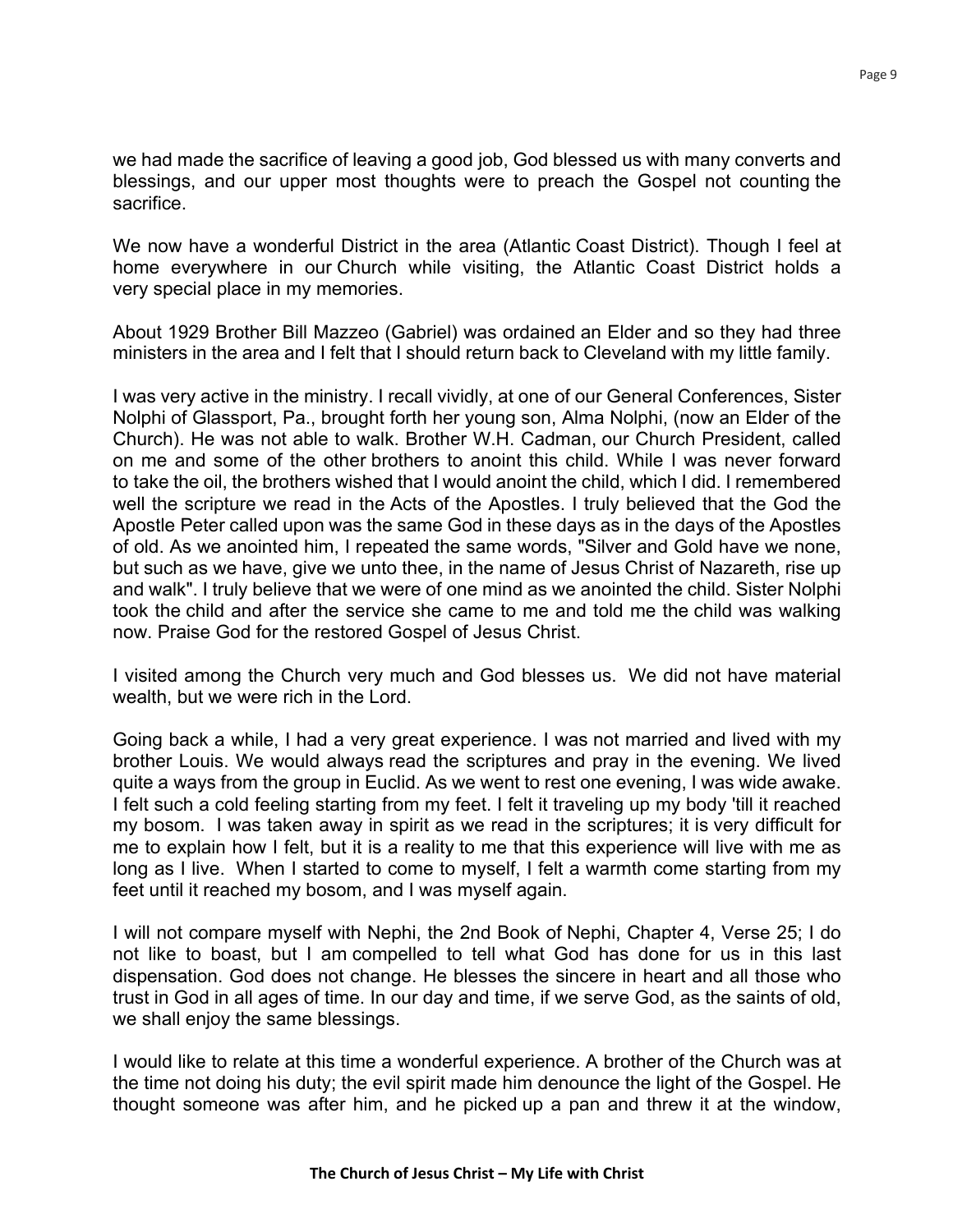breaking it. He then wanted to go after whoever he thought was after him by going through the window, which was on the third floor. His sister and brother-in-law could hardly hold him. I, living on the second floor, heard the noise of the broken window and rushed up to the third floor to help his sister and her husband. As he heard me come up, he went to the furthest room away from where I had come in the door. I saw him and told him to come by me, and he came quickly. He began to say Hurrah for darkness, down with the light and spoke many more evil words. I was amazed at how he spoke against God, and he seemed possessed with great strength and powerful words. At this point, I asked him if he feared anyone. He replied with a strong voice that he feared God always and that he feared me. As he spoke these words, the power of God fell upon me, and I commanded the evil to depart from this man and to leave him alone. He was freed from that evil which controlled him. This was done in the name of Jesus Christ.

Afterwards, he testified that he saw me as I came in dressed in uniform as a Captain, with a sword at my side. I would say this did represent the sword of the spirit, that we as ministers of The Church of Jesus Christ possess. This happened about 3:00 a.m. We all glorified the Lord for such a manifestation of his Holy Spirit.

In 1930, being that I had come from a mild climate, I decided to move to California with my family. I had hopes to do some work for the Gospel there. It was hard to get a job; I had left a good job in Cleveland. I did at last get a job in a Super Market as a Produce Manager at \$15.00 per week. We also hoped that some of my family would come to California, but no one came and after almost two years, I decided to return to Cleveland. It may have been God's plan to have me come back East.

Jobs were hard to get as then we were in the height of the depression. My wife took a housework job at \$5.00 per week plus room and board and car fare. I took up barbering at \$50.00 for the course of three months. My first shop, a 2-chair shop, I rented for \$30.00 per month, but I only took in \$26.00 so I decided to leave that shop. I began to work at different shops to obtain more perfection in the art. My first job was in a non-union shop where haircuts were 25 cents. I then bought a shop on East 200th Street in Euclid - a 2 chair shop - quite old. I paid \$50.00 for it. My rent was \$2.00 per week. My first week in business I earned \$6.00. I then had my wife leave her work. The second week I made \$8.00 so it seems now that I could take care of my family. I later sold this little shop for the same amount I paid for it and bought a shop on Euclid Avenue, a main street in Cleveland. I paid \$400.00 for this shop. By this time, I had become more experienced in barbering. The shop was in the building of The Austin Co., an Engineering Company. I was treated wonderfully by all there, the business was good, and I had my brother-in-law working with me. My brother-in-law left the barber business, and I had another man with me. I spent the next 35 years barbering in that area, until I retired.

While I was with The Austin Company, we had decided to build a Church building on E. 200th Street in Euclid and the Austin Company donated the building plans (worth \$600.00) to us. When we dedicated the building, Mr. Austin and his wife came and attended the dedication. Soon after, he presented me with a \$500.00 check for the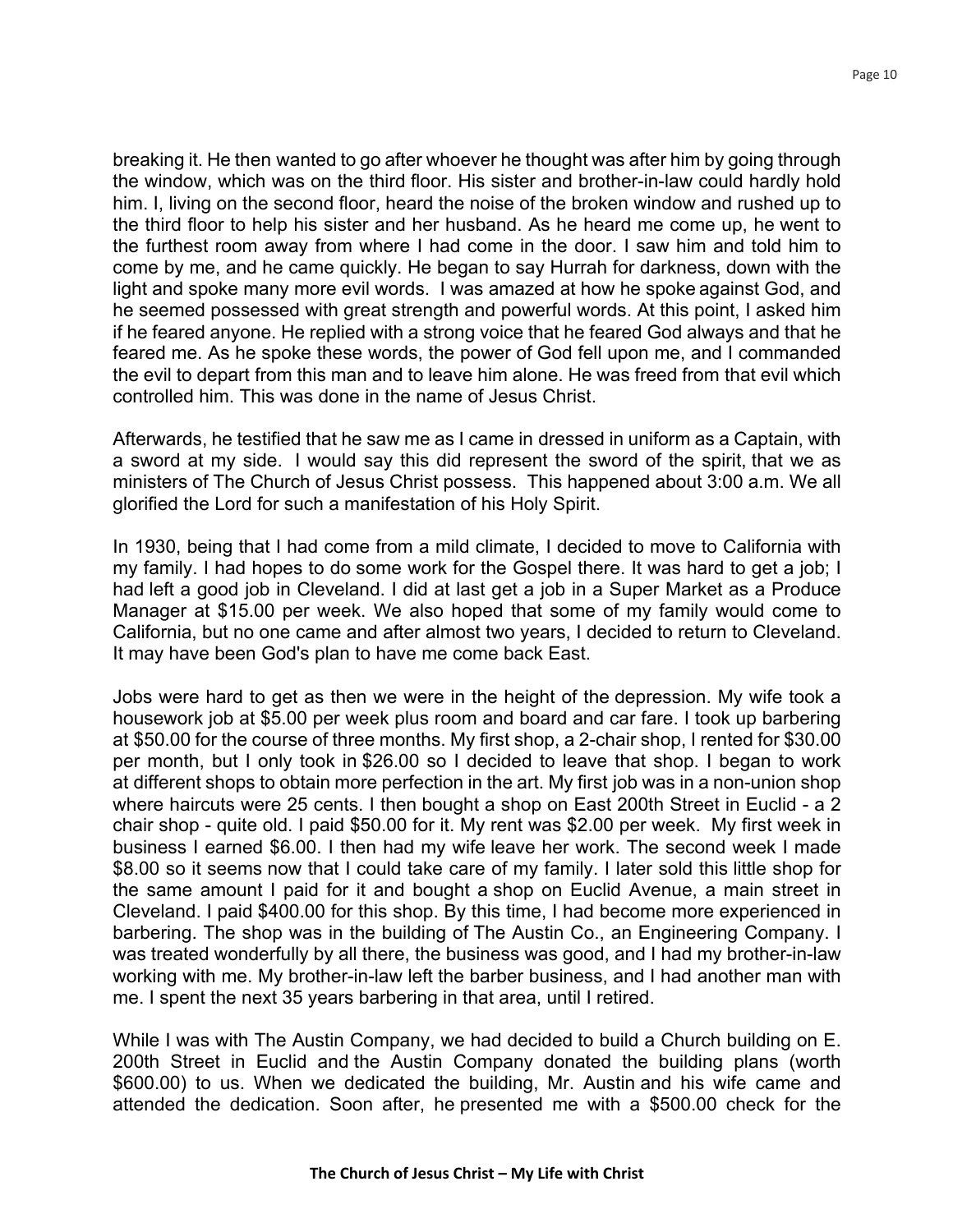Church and continued to give more money from time to time. In 1952, when I went to Italy with my wife, he gave me a \$100.00 check for my personal use.

From time to time, I would go to the homes of my sick customers and take care of them at home. And, where the illness was very grave, I would pray for them. I became known as a working minister in the area, as I would close my shop for any occasion such as weddings, funerals, conferences, and I would put up a notice on the door telling of my reason for closing. As at times, I worked alone, as I did for many years; Conference time my shop would be closed for days at a time and sometimes the Conference fell on Easter week.

I was asked to go to the home of a gentleman, rather poor; he was the custodian of the building. I went to take care of him several times, not charging him for my services. I remember the last time I went he was in very poor health, I prayed for him. Ten years after his passing, along with his wife, I received a letter from his lawyer telling me I had been remembered in this gentleman's will. I had forgotten about this gentleman and I did not remember the name. When the estate was settled, the lawyer called me again, so I went to his office to discuss the matter with him. He asked me why was I remembered in this will, when I had no connection with this family. He told me the name and that he had worked in the Austin Building where I worked. I did remember him then, and I told the lawyer about me going to this gentleman's home to take care of his barbering needs and not charging for my services, and the last time I was there how poorly this man was, I prayed for him also. Then the lawyer said to me that God does pay his debts and handed me a check of \$500.00. I then quoted to him the 11th Chapter Ecclesiastes, Verse 1:

"Cast thy bread upon the waters, for thou shalt find it after many days."

In the late 1920's, I desired to visit my mother in Italy, but my mother wrote me back, not to venture to visit Italy at that time as Mussolini was in power, and I would be made to serve 2 years in the Italian Army. He did not exclude American citizens, which I was. I was married and we had our son, so she displayed true Motherly love.

In 1952 I did go to visit Italy and help the Church work there. My wife and I went at our own expense. I was only given \$100.00 by the General Church to pay for the expense of one of the Italian Ministers to travel with. We also had two meetings at my hometown. I also visited my family which I had not seen in 32 years. I had 3 brothers and a sister living there. My oldest brother joined me in Italy, having been baptized in 1950 in California, and he traveled with us wherever we went in Italy. We were in Italy a total of six weeks, but we spent only nine days in my village with my family. We flew by Pan American to Italy. On returning, we made arrangements to come by ship, The Queen Elizabeth. Out of the English Channel we met a gale and for three days I was very bad with sea sickness. The storm was so strong that we docked in New York 10 hours late. I must note that at this time, my mother had passed away. I met during this visit several of my boyhood friends, and it certainly was nice to recall our boyhood days. Our trip at this time cost me about \$2,500.00 but thank God we did quite a bit of good among our people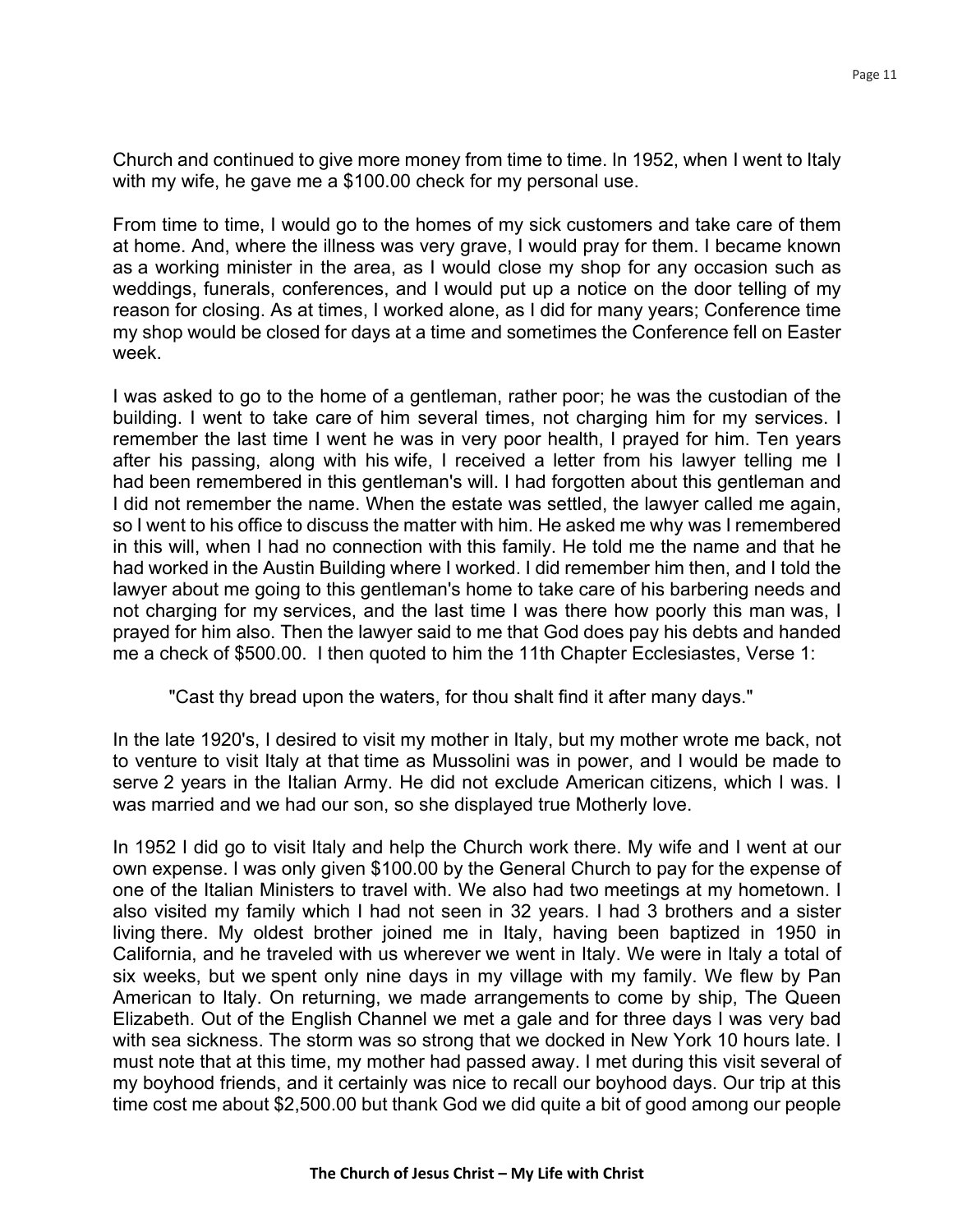in Italy. I became very ill while in Calabria as sanitary conditions were very poor. As the village was small, no doctor was available, but God was with me.

Going back to my days as a young Elder, and the many blessings we enjoyed, I well remember that we were called to go anoint a young sister on the west side of Cleveland - the distance of about 15 miles from where we lived. I accompanied Brother Joseph Corrado and before we left, we two went in a room by ourselves to petition God to go before us. With us were Sister Thomas, a deaconess, and this young woman's stepfather, who had come to get us (Joseph Pell). Brother Joseph prayed audibly before we left, as I heard him. As we arrived at the Cleveland Public Square and we had to change street cars, we heard a voice speaking to us as we traveled toward the West side of Cleveland. The voice was still but very penetrating. I was touched by the spirit of the Lord and began shedding tears. The voice was saying "Wait, wait a minute, let me in". As I turned to Brother Corrado and told him what I heard, he told me he also heard the same. As we got off of the streetcar, we asked Brother Pell and Sister Thomas if they had heard the voice, but they had not; we then knew the Lord would be going before us.

As we came to the home, we were met at the door by Sister Rachel Pell, the mother, and she told us that God had been there already. As we went into the room of the sick young woman and anointed her, I put the oil on her head, and I asked Brother Joseph to pray. As the prayer ended, the sick woman spoke to us and told us the prayer offered before we had left. She had heard every word, surely via the royal telephone. We truly rejoiced and praised God for such a great experience. The voice was as we read in the scriptures (1st Kings, Chapter 19, Verse 12).

In later years, many of our people moved to California, including my two brothers, one an Elder of the Church, Louis Biscotti. My oldest brother, Nicola, was not yet a member. My two sisters also did move to California, Loreta a member and Theresa not a member yet. In 1950 I had a very vivid experience. As I was cutting hair in my barber shop, the voice of the spirit was speaking within me telling me "If your Brother Nick were to be baptized, would you go to California?" I, knowing that my brother, while he lived here in Cleveland, had told me that unless Lake Erie turned into wine he would never be baptized in the Church. I would not commit myself, but at the third time, the voice spoke to me, insistently. I was compelled to answer as the spirit of God was on me, and I then did commit myself that if my brother was to be baptized, I would go to California. I began to shed tears of joy at this point, the voice of the spirit left me, and I dismissed this from my mind. That very evening, as I arrived home, my wife handed me a Special Delivery letter from my brother, Nicola. She had read the letter but did not tell me the contents. The first words of the letter were, "Rocco, I am ready to meet the Lord. Will you come and baptize me?" It is hard for me to express the joy I felt in reading this letter, knowing the experience I had at my work. My wife, seeing that I was blessed in reading this letter asked me "What will you do now?" I replied, "We will go to California, for the Lord spoke to me today while at work." She replied, "We have no money". I told her we will get a loan from the bank. I had the good fortune to find a man to run my barber shop for me. I put some money together and the loan from the bank of \$100.00 for one month had an interest charge of \$1.00 for the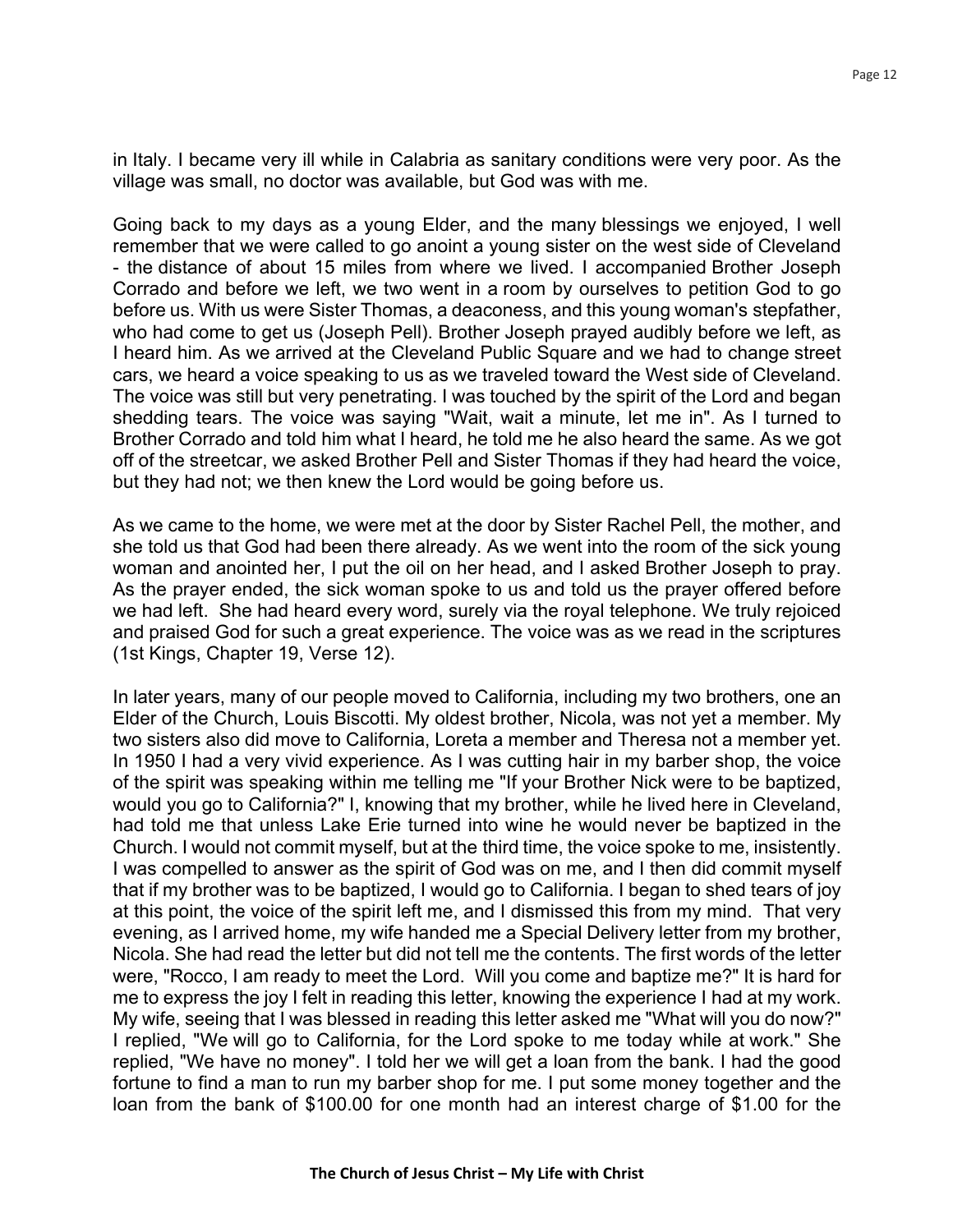month. We went to Los Angeles by train. I had informed the presiding Elder of the Bell Branch and, with their approval, proceeded to baptize my brother, his wife, my sister Theresa, and a niece and her husband. The total that were baptized was eight.

My wife and I returned home very happy, we truly had a wonderful time in the Lord. With us on this trip were Sister Agata DiTomaso, my Mother-in-law, and Sister Madalena Ranieri, who also enjoyed the trip.

This experience will be with me always, surely God moves in mysterious ways to perform his wonders. Thank God our little effort and sacrifice was truly compensated with many blessings.

In 1971, I returned to Italy to help the work of the Lord there. This time my wife did not go with me, because my Father-in-law was very ill. I was very happy to see my sister, Loreta, a member of our Church for many years (she resides in Italy) and I was very glad to see my family and friends in the village where I was born. I had a little service with my sister; we read the Bible together. We had the Lord's supper together and remembered the many blessings we did experience while together in the United States.

I have spoken of many experiences we had from the time we obeyed the Restored Gospel of our Lord Jesus Christ. I feel to relate at this time, some wonderful healings:

Brother Vernon Chester, an Apostle of the Church, and his wife, lived in Cleveland and were members of the Cleveland Branch of the Church. Sister Chester had lost her eyesight in one eye and the doctor told her she would lose the sight in her other eye also. One Sunday afternoon they attended service, and we had such a blessing in our service. Sister Chester requested to be anointed, which we did, and she received her sight in both eyes. She had her eyesight for the rest of her life. For this, we praise God from whom all blessings flow. Also, Brother August Perlioni had a very serious accident at work, and suffered much including a broken leg and was on crutches. He attended Church on a Sunday afternoon, requested to be anointed, and a miracle happened after the anointing. He left the crutches and was able to walk without any discomfort, we had him help to administer the Lord's Supper. Thank God for a wonderful miracle and we have had many more experiences, since we obeyed the Restored Gospel of Jesus Christ.

By the revelation of God, we started a Mission on the west side of Cleveland, we had several Elders in the Cleveland Branch, some brothers then labored in the west side of Cleve land. I, guided by the Lord, labored in Painesville, Ohio. My wife and I worked in Painesville along with Brother and Sister Rainiei, and Brother and Sister Piccuito and family. Brother Piccuito was an ordained teacher. My wife and I traveled from Cleveland to Painesville for seven years. In that space of time, we baptized many and have a beautiful Church there now and a very wonderful group of our people there and many were the blessings we shared with our new converts. The Church there is located on Route 84 in the township of Perry, on three acres of land. Much of the work was done by our young brothers Piccuito, Brother Kline and Brother Ranieri; our Sisters worked hard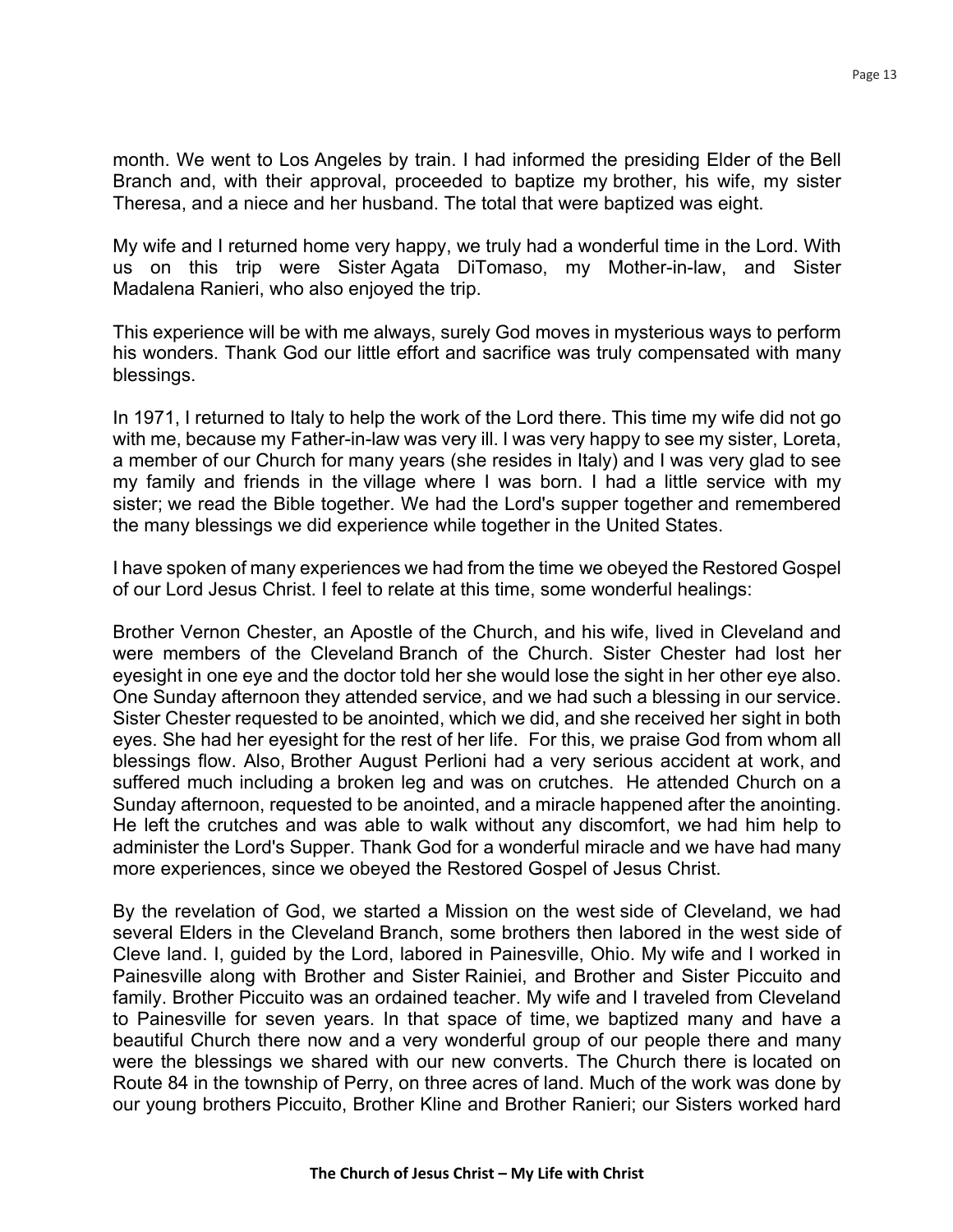as well; we all pitched in. Brother Albert Ventura helped the building of the Church there. Brother Romano and Brother Carlini did the plastering of the building. Brother William Gennaro and his wife came often to help with the work in Painesville. Brother Gennaro was an Apostle of the Church, too. We all enjoyed his help.

In the very beginning of the work there, we met in Brother and Sister Piccuito's home. We were in one accord and the blessings of God did accompany us. We also met in Brother and Sister Ranieri's home. Then, prior to building, we met in the Grange Hall on Route 84 in Painseville. We made many sacrifices and God's blessings were felt by us all.

As requested to do this writing of a portion of my life before I met the Church and after I met the Church, I shall endeavor to do so, hoping God's blessings will be felt by all that will read this.

With God's help, we've done much spiritual work since I returned from California. I feel sure that God has blesses us and prospered us both spiritually and temporally.

By the revelation of God, I was called to the office of an Apostle. Brother Robert Anderson came to me; he gave me a letter and told me to read it. These were the words: "You are called to be one of the twelve Apostles." I then awoke from my dream. At this time, I did not know that Brother Robert Anderson had passed on to his reward. Also one of the Apostles had a revelation that a pillar of the Church had fallen and in his dream I came near the fallen pillar with outstretched arms, I told that Apostle that I would hold that end where the pillar had fallen. In July General Conference of 1939 I was called and ordained that Conference. Brother Isaac Smith washed my feet and Brother Alma B. Cadman ordained me. And, during Conference I was elected Secretary of the Quorum of Twelve, holding that office for 25 years. I held the office of Vice President and President of the Quorum for several years. I feel it was the will of God for us to return East from California. We had much spiritual success, my wife and I worked very hard both spiritually and naturally and God blessed us immensely. We have three wonderful children, two sons and one daughter, Matthew, Robert and Kathryn. We have nine grandchildren and one great-grandchild. We are very proud of all of them. We have two wonderful daughters-inlaw and a very wonderful son-in-law.

I have kept in touch with Italian brothers and sisters since my two trips to Italy. And we hope with God's help to return this August 1978 to help the work of God in Italy, with Brother Gorie Ciaravino, General Church first councilor and both of our wives. Our wives both understand and speak Italian which will be a great help to us both.

I thank God for the Gospel Restored, and for touching my heart to the obedience of the Gospel. The Restored Gospel that we read of in the Book of Revelations written by John Devine, Chapter 14 Verses 6 & 7, which reads: